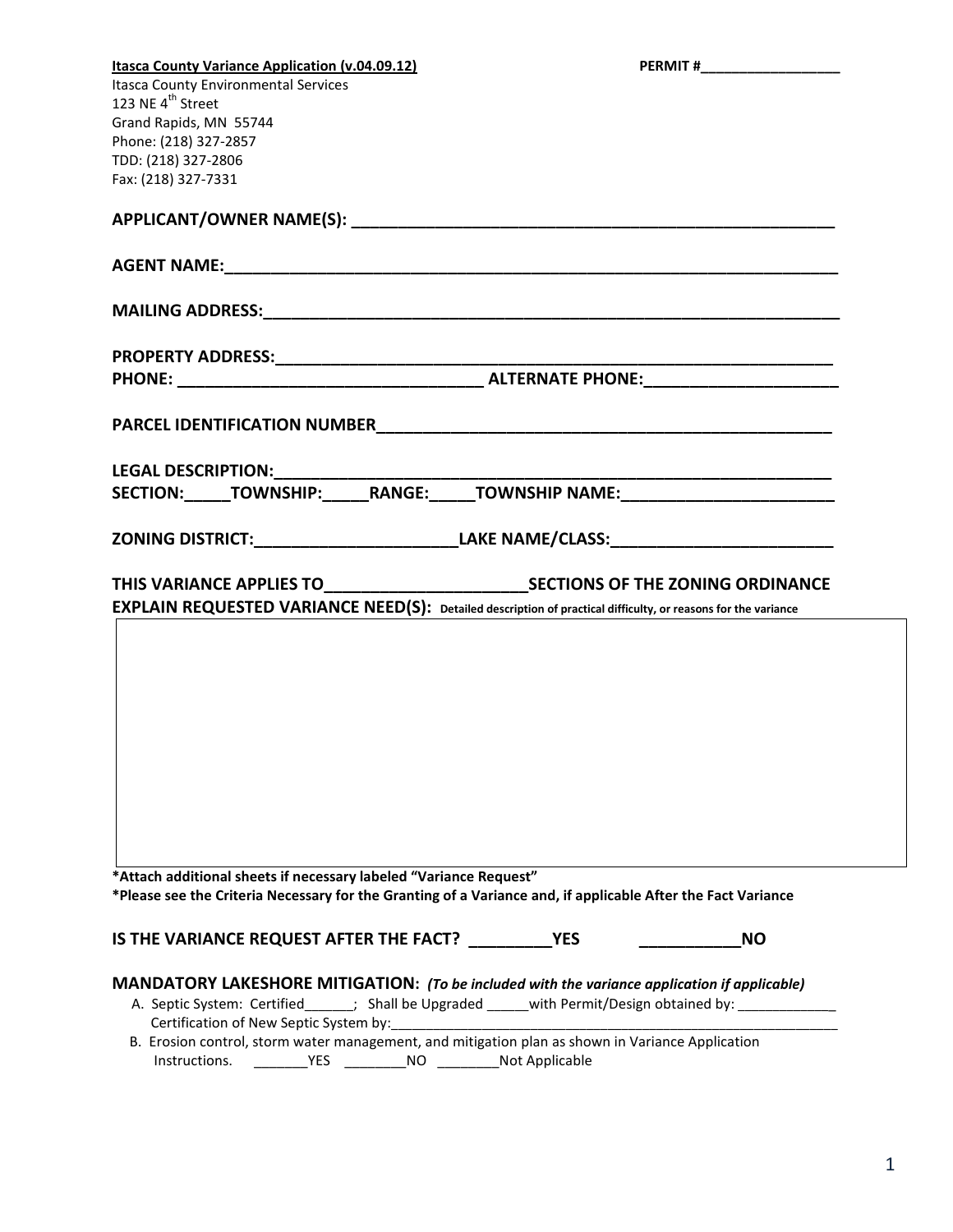## **SITE PLAN SKETCH**

## **EXAMPLE SITE PLAN SKETCH**



**\*You must include all buildings, existing and proposed, on your property and label them. You must include all dimensions (including height) of the buildings as well as all setbacks to property lines, lakes or rivers, roads, and any other pertinent setbacks. Indicate slope of property with arrow(s).**

Site Inspection: The applicant acknowledges that no one can be prohibited from coming onto the property when the site is inspected by the Board of Adjustment.